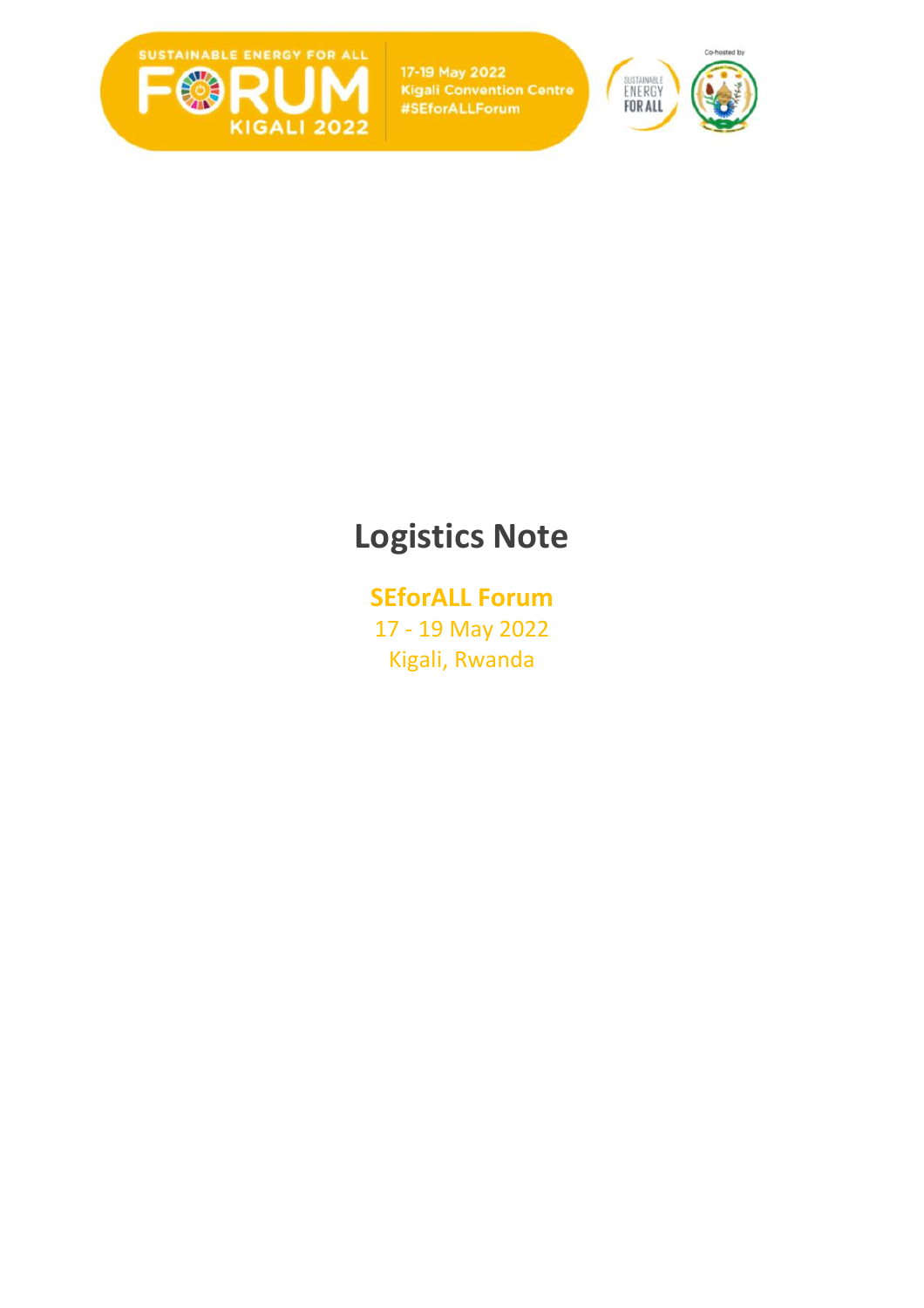# **About the venue**

### **SEforALL Forum Venue**

The 2022 SEforALL Forum will be held at the **Kigali Convention Centre (KCC)** in Kigali, Rwanda. The KCC was built in 2013 and is the heart of the Kigali Convention Complex. With a net floor space of 32,200 m<sup>2</sup>, the building contains facilities for business, leisure and events. The KCC design features a dome with a translucent cover that illuminates the night sky and has become an impressive landmark in Kigali.

The elegance and openness of the KCC is the perfect venue from which to welcome participants to the SEforALL Global Forum 2022.



The KCC is located in the heart of the business district in the capital city of Kigali, with easy access to the airport – this distance can be covered in 15 - 20 minutes by car, depending on traffic. The KCC is situated along the capital's main arteries, enabling guests to efficiently travel by car to the city centre using Kimihurura road.

Address: KG 2 Roundabout, Kigali, Rwanda Website:<https://www.radissonhotels.com/en-us/hotels/radisson-blu-convention-kigali>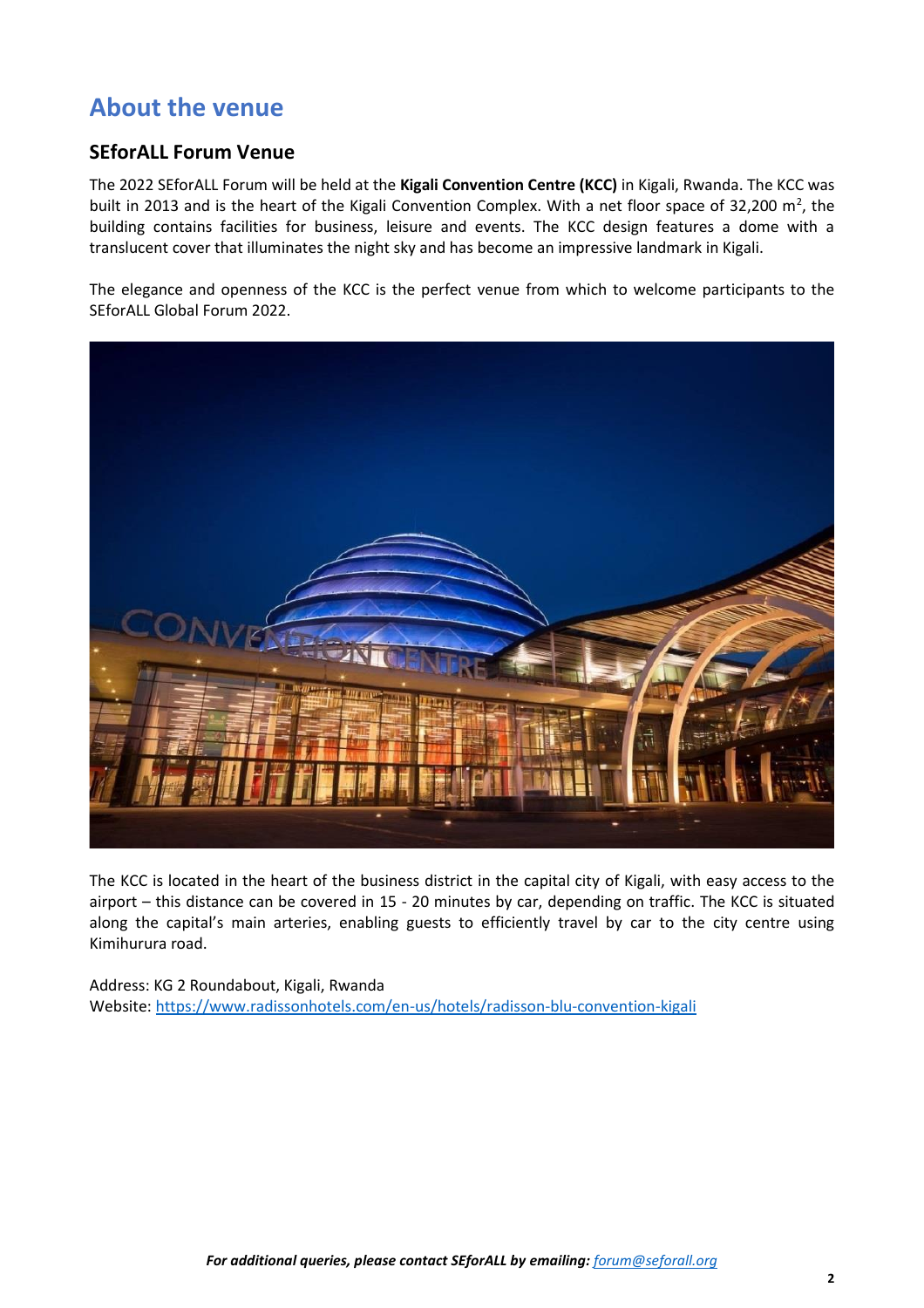# **Kigali Convention Centre floor plan**

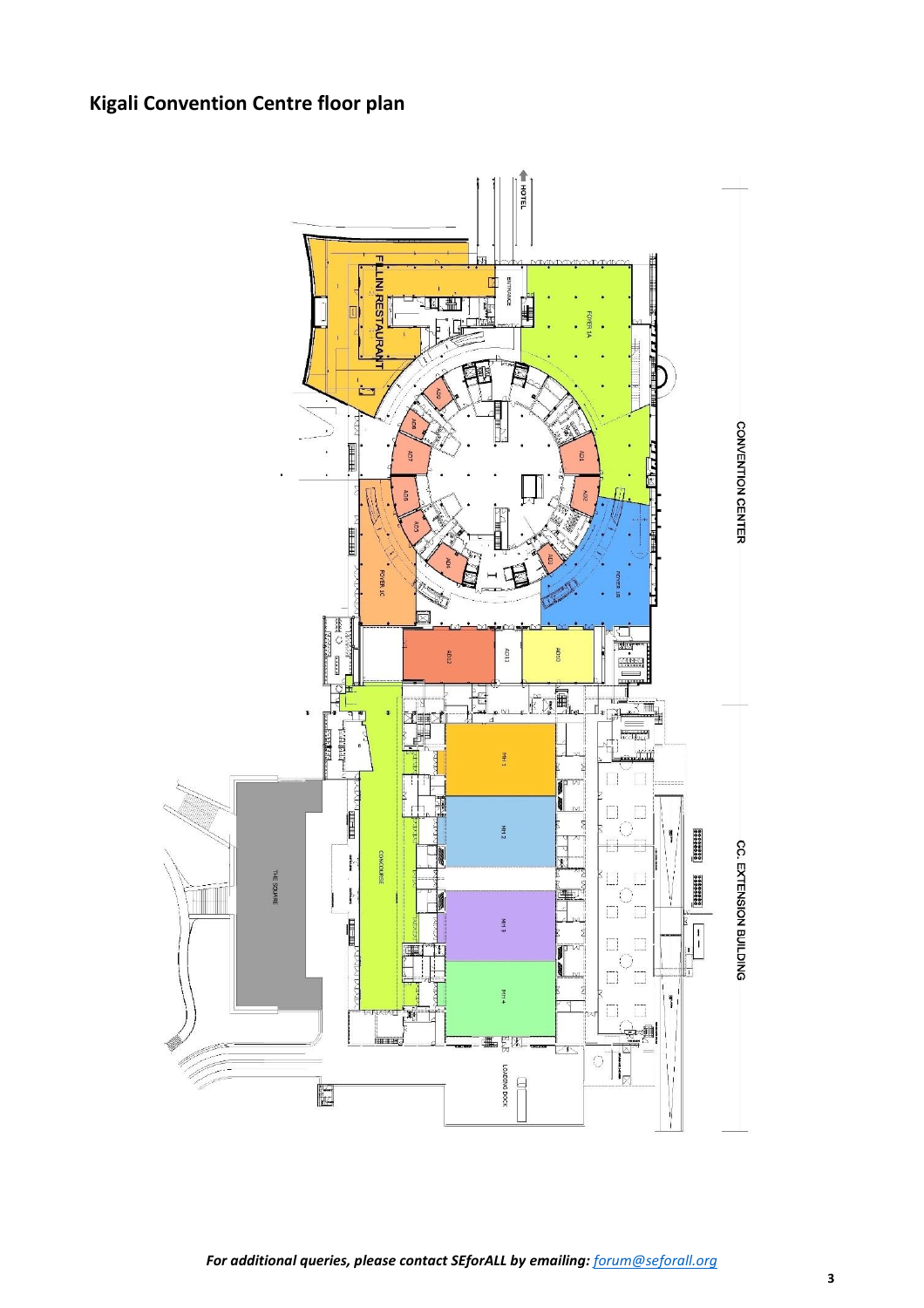# **Travelling to Kigali**

### **Kigali International Airport**

Kigali International Airport (IATA: KGL, ICAO: HRYR) is the main international airport serving Kigali, the capital of Rwanda. Kigali International Airport is located approximately 20 minutes from the Forum venue, the Kigali Convention Centre.

Airlines servicing Kigali International Airport are RwandAir, Kenya Airways, Ethiopian Airlines, Brussels Airlines, KLM, Qatar Airways and Turkish Airlines.

Please note that the road to and from the KCC can get quite congested, especially during rush hour. When commuting to the Kigali airport from the city centre on busy days, plan to leave 3 hours before your departure due to the security clearance procedure of all vehicles entering the airport.

#### **Travelling from the airport by taxi**

Taxis are available 24 hours a day at the Kigali International Airport. Any rate in Kigali or outside Kigali must be negotiated with the driver before entering the vehicle. Yego Taxi and VW (also known as 'Move') taxis use meters.

#### **Travelling from the airport by hotel shuttle**

Most hotels in Kigali arrange airport shuttles for a price ranging [between](https://www.aeroport-kigali.com/en/int/booking/airport_shuttles.php?lg=en) USD 25-35. Several VIP hosting services also propose this type of [personalized](https://www.aeroport-kigali.com/en/int/booking/airport_shuttles.php?lg=en) service.

#### **Travel Visas**

All passport holders are issued visas upon arrival at all border posts without prior application. More information can be found here - <https://migration.gov.rw/visa-on-arrival>

The visa fee upon arrival is USD 50 payable by credit/debit card or cash.

All travelers must hold a valid passport or another acceptable travel document. **The document must have a validity of at least 6 months on the day of entry into Rwanda.**

As of 6 March 2020, the Government of Rwanda has put in place [a new visa regime.](https://migration.gov.rw/fileadmin/user_upload/pdf_files/rwanda_s_new_visa_regine_-_final_final2.pdf) Nationals of the African Union, Commonwealth and Francophonie member states can get a 30-day visa on arrival free of charge (no payment required).

Please note the Visa called "V5-Conference and meetings" will be issued to a foreigner who intends to enter Rwanda for a conference, meeting, workshop, or any other related activity.

Those wishing to stay longer than 30 days and/or enter more than once should contact the Directorate General of Immigration and Emigration or the Rwandan embassy or diplomatic mission.

**Diplomatic passport holders:** Delegates holding a passport, Service/Official passport or AU/UN Laissez-Passer traveling for official duty are exempted from visa fees.

For further information on visas for Rwanda visit [www.migration.gov.rw](http://www.migration.gov.rw/)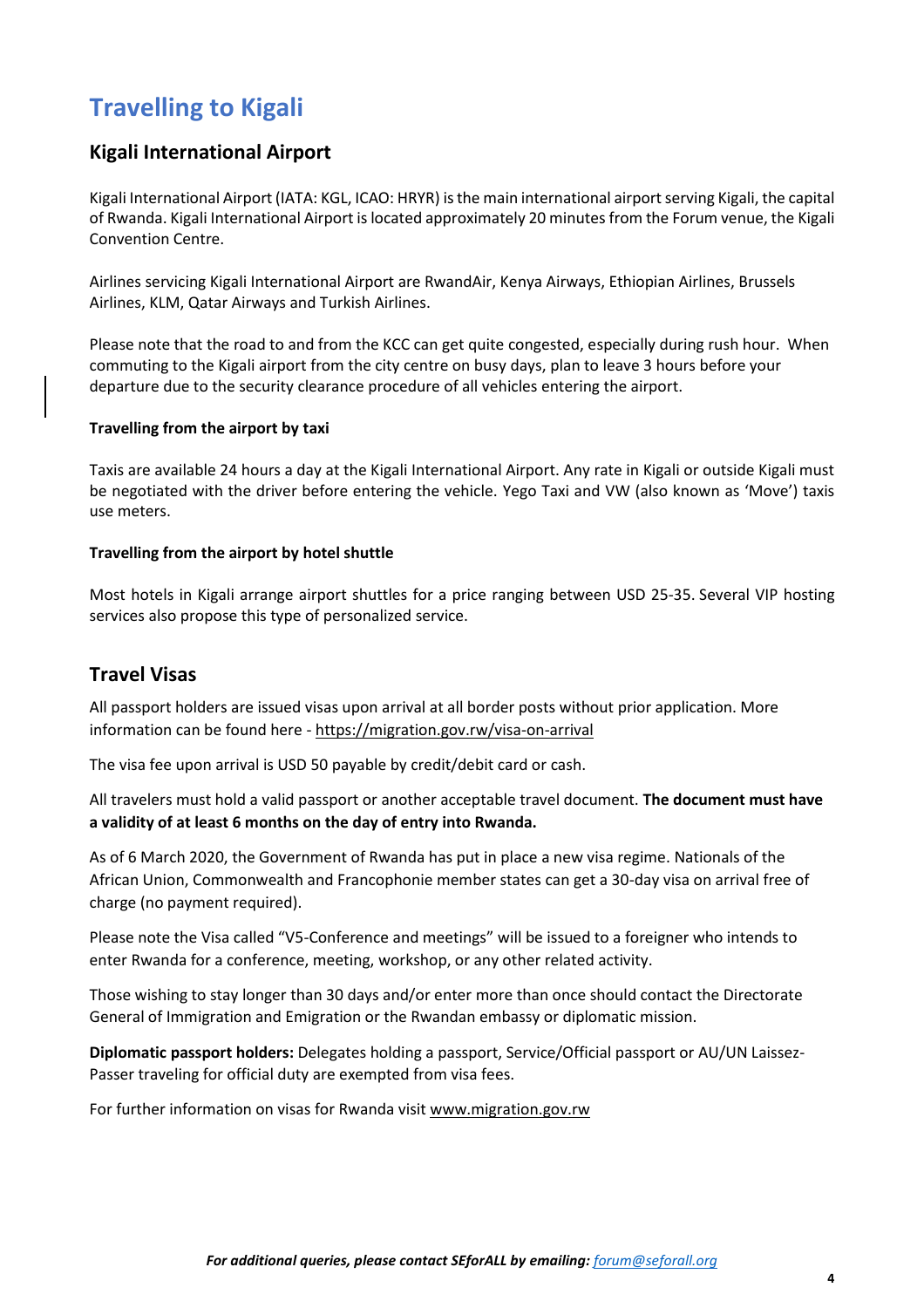# **Hotel Accommodation in Kigali**

Participants are responsible for arranging their own hotel accommodation at their own cost.

| <b>Hotel</b>                             | <b>Address</b>                             |  |
|------------------------------------------|--------------------------------------------|--|
| <b>Radisson Blu Hotel (website)</b>      | KG 2 Roundabout, Kigali                    |  |
|                                          | Tel: +250 252 252 252                      |  |
|                                          | (Next to the Venue)                        |  |
| <b>Kigali Marriott Hotel (website)</b>   | KN 3 Avenue, Nyarugenge District, Kigali   |  |
|                                          | Tel: +250 222 111 111                      |  |
|                                          | (12 min by car from KCC)                   |  |
| Kigali Serena Hotel (website)            | KN 3 Avenue, Kigali                        |  |
|                                          | Tel: +250 788 184 500                      |  |
|                                          | (14 min by car from KCC)                   |  |
| <b>Hotel De Mille Collines (website)</b> | 2 KN 6 Avenue, Kigali                      |  |
|                                          | Tel: +250 788 192 530                      |  |
|                                          | (10 min by car from KCC)                   |  |
| Park Inn by Radisson Blu (website)       | Avenue de Kiyovu & Res des Parcs Plot 5457 |  |
|                                          | Tel: +250 788 132 500                      |  |
|                                          | (10 min by car from KCC)                   |  |
| Lemigo Hotel (website)                   | KG 624 St, Kigali                          |  |
|                                          | Tel: +250 784 040 924                      |  |
|                                          | (2 min by car from KCC)                    |  |

Forum Participants can stay at the Hotel De Mille Collines at a discounted rate of USD 135 for a standard single room. When contacting the hotel a[t reservations@millecollines.rw](mailto:reservations@millecollines.rw) please refer to the SEforALL Forum block booking.

- All bookings must be backed by a credit card of the individual making the booking
- SEforALL is NOT paying for the stay
- SEforALL is NOT liable for any costs incurred
- It is understood by the individual that SEforALL is merely connecting the two parties and SEforALL's role ends there in this partnership.
- In the case of any issue, SEforALL is not liable and shall only pay a supporting role.

# **Other Forum Logistics**

#### **Meals**

Lunch will be provided on the 17<sup>th</sup>, 18<sup>th</sup> and 19<sup>th</sup> of May, giving participants an opportunity to network. In addition, breaks will take place each morning and afternoon with coffee, tea and snacks.

#### **Languages**

Please note that English will be the official language of the 2022 SEforALL Forum. Interpretation services will be provided in the plenary and breakout sessions in French and English.

#### **WIFI**

Wireless internet access will be available throughout the venue.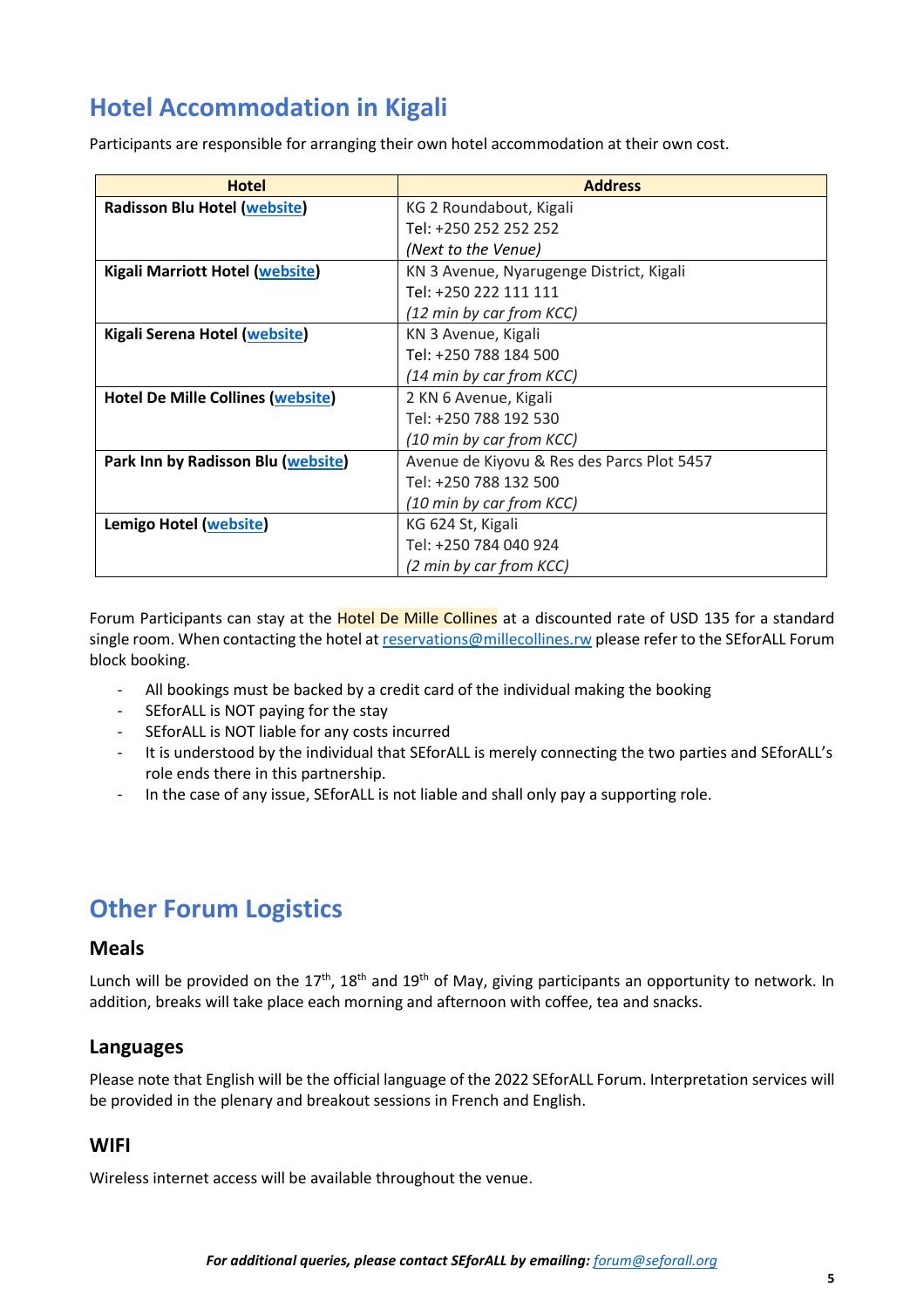### **Badge Collection**

An accreditation desk will be open from 8:00 AM to 10:00 PM from 15 May – 19 May (in the morning only on the 19<sup>th</sup>) at the KCC. Please ensure you have your registration confirmation ticket (on your phone or printed) with you.

Registration badges must be displayed at all times, are not transferable and under no circumstances should your badge be lent to another participant.

# **COVID-19 and Other Health Information**

#### **Important update on COVID-19 rules in Rwanda**

As you prepare to attend the event, please be aware of the following COVID-19 rules and regulations.

Participants **must be vaccinated** against COVID-19 to access all Forum venues.

The Government of Rwanda also has several COVID-19 regulations on travel to and from Rwanda. The following may impact Forum participants:

- All individuals entering Rwanda are required to complete a [Passenger Locator Form](https://travel.rbc.gov.rw/travel/) prior to their arrival.
- Arriving passengers at Kigali International Airport must present a negative Rapid Test taken 72 hours prior to departure (meaning travelers must be tested and get results within 3 days of their first flight).
- There is a testing requirement upon arrival at the Kigali International Airport. A COVID-19 Real Time Polymerase Chain Reaction (RT-PCR) and Rapid Test will be taken upon arrival at the travelers' own cost.
- Travelers will need to self-isolate (e.g. in their hotel room) until they get a negative test result (**within a few hours).**
- Departing passengers at Kigali International Airport must present a negative Rapid or PCR test (depending on requirement at destination) taken 72 hours prior to departure.

Please factor in the above-mentioned vaccine, testing and brief self-isolation requirements when planning your travel to the Forum.

More information on the Government of Rwanda's COVID-19 rules and regulations i[s available here.](https://www.rbc.gov.rw/index.php?id=745)

#### **Yellow Fever vaccination requirements**

The Rwandan Ministry of Health requires all travellers coming from [countries endemic to Yellow Fever](https://wwwnc.cdc.gov/travel/yellowbook/2020/travel-related-infectious-diseases/yellow-fever) to produce proof of vaccination at border posts. Delegates without proof of vaccination will be immunized at the airport clinic at a cost of USD 40.

More information on health matters when travelling to Rwanda can be found here: [https://wwwnc.cdc.gov/travel/destinations/traveler/none/rwanda?s\\_cid=ncezid-dgmq-travel-single-001](https://wwwnc.cdc.gov/travel/destinations/traveler/none/rwanda?s_cid=ncezid-dgmq-travel-single-001)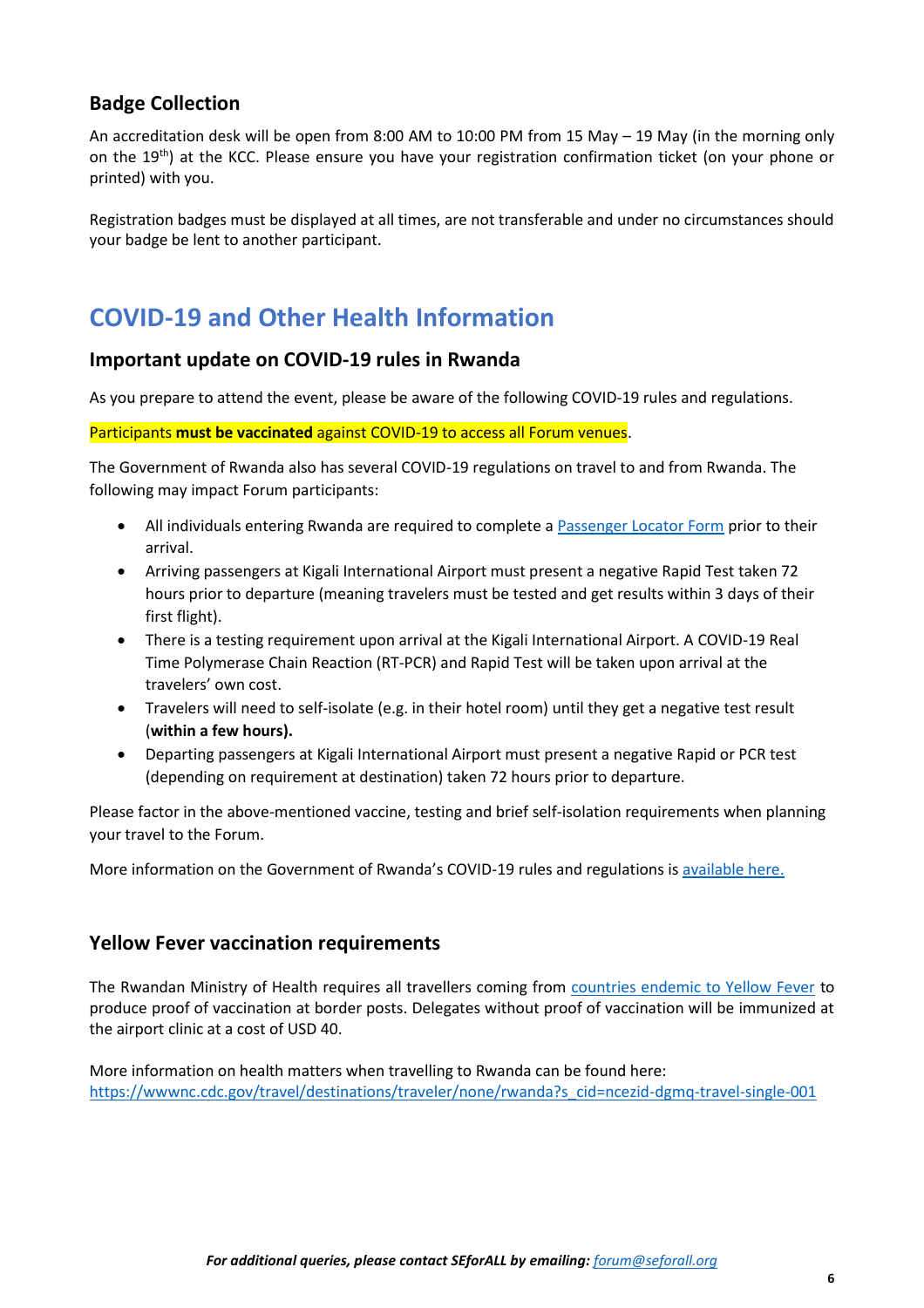## **Medical Services**

First aid and emergency services are available at the Kigali Convention Centre. For more extensive medical services, delegates are advised to seek treatment at one of the following hospitals:

- King Faisal Hospital: +250 788307561
- Centre Hospitlier Universitaire de Kigali/CHUK: +250 788868240
- Kanombe Military Hospital: +250 788305703

In case of emergency or accidents, delegates should call the Emergency medical hotline: +250 7883001116

If you are on medication, please carry a sufficient supply for the duration of your stay.

#### **Travel Insurance and Health Information**

**SEforALL is not responsible for medical, accident and travel insurance, compensation for death or disability, loss of or damage to personal property, or any other costs or losses that may be incurred during travel to or within Rwanda or the period of participation in the Forum.** In this context, it is strongly recommended that you obtain international medical insurance for the entire period of participation, including travel time.

Your medical insurance should:

- Take effect as soon as you leave your home country or place of residence.
- Be recognized by main referral hospitals (the King Faisal Hospital in Kigali, University Teaching Hospital of Kigali and Rwanda Military Hospital).
- Cover medical treatment in Rwanda.
- Cover medical evacuation and treatment within Africa.
- Cover repatriation to home country or place of residence.
- If you are on any routine medication (s) e.g. for Diabetes Mellitus, Hypertension, Asthma, Epilepsy, ARVs etc., travel with an adequate supply of your medication.
- Private health insurance companies in Rwanda provide a package that includes: medical services in Rwanda, medical evacuation and treatment in Africa, repatriation to home country or country of residence.

#### **Pharmacy Services**

Kigali city has several pharmacies open mostly during regular working hours, with a few open 24/7 on a rotating basis.

# **Practical Information**

#### **Security**

Rwanda is safe. We do recommend that you exercise normal caution, as you would at home, when travelling around the country.

#### **Transportation within Kigali**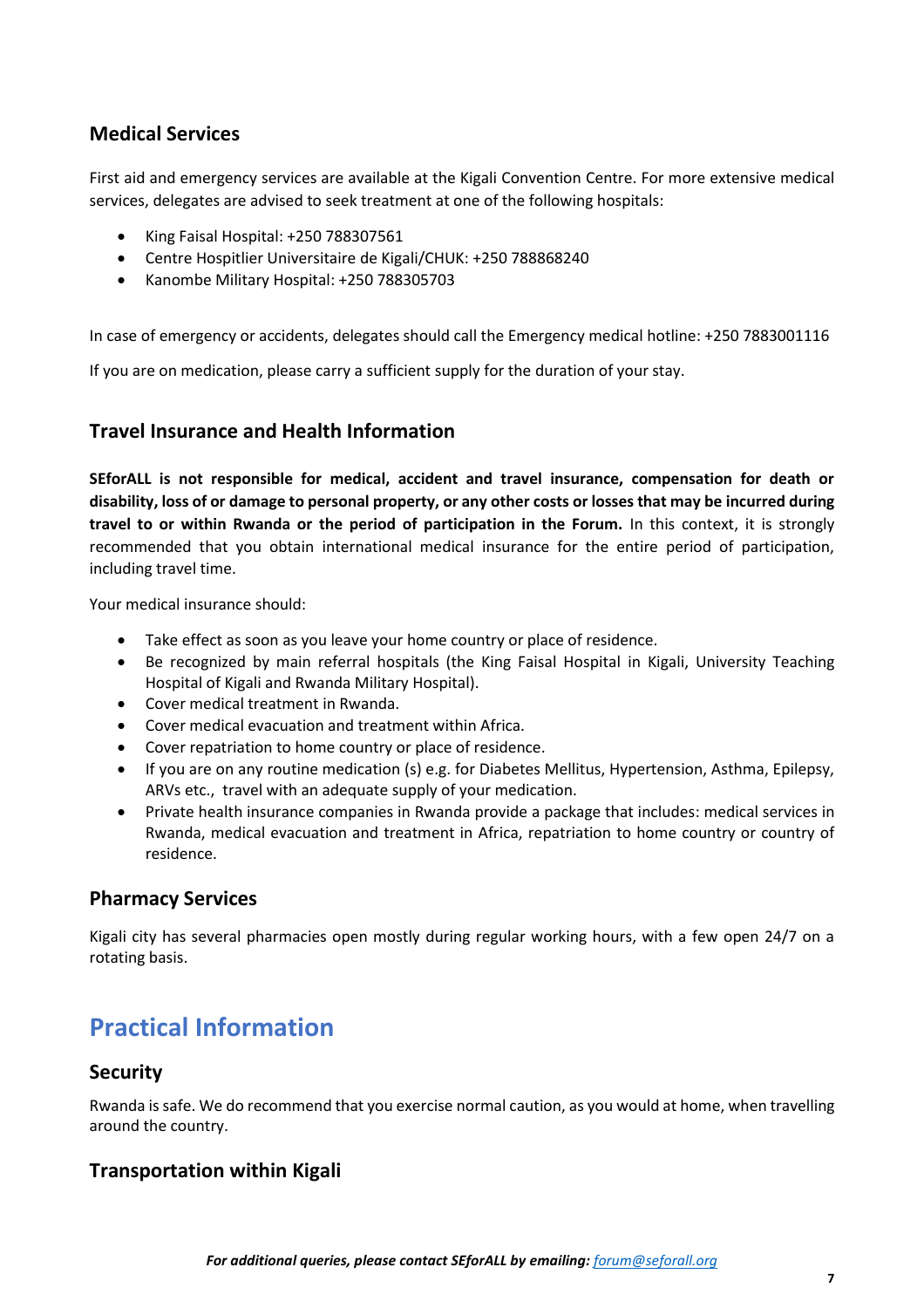Taxis are found in many places around the city, especially hotels, malls and large restaurants and bars.

There are also several car rental agencies in Kigali. Please find some of the reliable car rentals below:

| <b>NO</b>      | <b>NAME OF THE COMPANY</b>                               | <b>PHONE NUMBER &amp; EMAIL</b> | <b>REPRESENTATIVES</b> |
|----------------|----------------------------------------------------------|---------------------------------|------------------------|
| $\mathbf{1}$   | <b>VAVA TOURS &amp; LOGISTICS</b>                        | +250788308506                   | <b>MPORE Placide</b>   |
|                |                                                          |                                 |                        |
|                |                                                          | manager@vavatours.com           |                        |
| $\overline{2}$ | PREMIER EXECUTIVE TRANSPORT<br><b>SERVICES (PTS)</b>     | +250788310153                   | KABERA (MD)            |
|                |                                                          | info@pts.rw                     |                        |
| 3              | <b>MOBILITY</b><br>VOLKSWAGEN<br><b>SOLUTIONS RWANDA</b> | +250789923555                   | NIZIGAMA Robert        |
|                |                                                          | robert.nizigama@vw.rw           |                        |
| 4              | TOUR DES PAYS GRAND LACS (TPGL)                          | +250788303941                   | <b>RUTAZIGWA Eric</b>  |
|                |                                                          |                                 |                        |
|                |                                                          | +2507888404067                  | NGABO Jean             |
|                |                                                          |                                 | Damascene              |
|                |                                                          | tpglagence@yahoo.fr             |                        |
| 5              | <b>GUESTPRO TOURS</b>                                    | +250788505353                   | <b>RUKUNDO Patrick</b> |
|                |                                                          |                                 |                        |
|                |                                                          | guestprotours@gmail.com         |                        |
| 6              | LIMOZ RWANDA LTD                                         | +250 788 309 189                | <b>MBABAZI Susan</b>   |
|                |                                                          |                                 |                        |
|                |                                                          | +250788307829                   | <b>KALISA Athanase</b> |
|                |                                                          |                                 |                        |
|                |                                                          | info@limozrwanda.com            |                        |
| $\overline{7}$ | <b>TRANS-LINK LTD</b>                                    | +250788309884                   | <b>BITEGE Parfait</b>  |
|                |                                                          |                                 |                        |
|                |                                                          | info@translink.rw               |                        |

### **Currency Exchange**

The unit of currency is the Rwandan Franc (RWF) that is divided into 100 centimes. Exchange rates are subject to fluctuation. Currently, 1 USD is approximately equivalent to 1000 RWF. For more information, please refer to[: https://www.bnr.rw/currency/exchange-rate/](https://www.bnr.rw/currency/exchange-rate/) 

RWF is the principal currency, although US dollars are widely accepted.

A growing number of places accept credit and debit cards, with Visa being more widely accepted than Mastercard. It is best to check when making a booking.

ATMs can be found in Kigali and nearly all major cities. Please note that an ATM is available at the KCC.

Cash can be exchanged at banks and private forex bureaus (bureau de change). Both are closed on Sundays and public holidays.

Credit and debit cards are accepted at mid-range and top-end tourist hotels and restaurants.

### **International dialling code**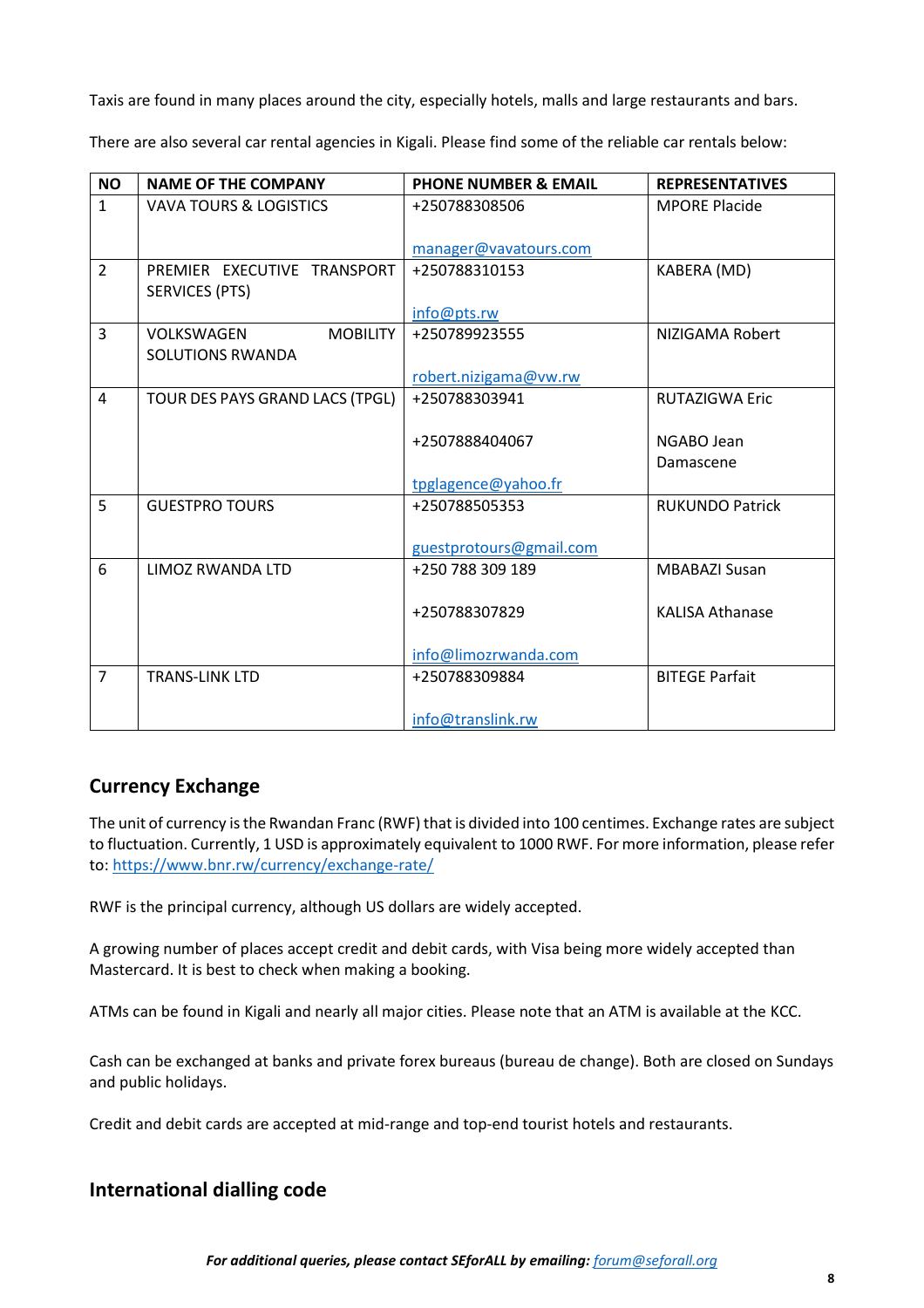### **Time-zone for Rwanda**

GMT +2 / UTC+2

### **Power**

The electricity supply in Rwanda is 220/240V AC.

In Rwanda, most power plugs and sockets are type C and J however, many hotels also offer universal sockets.

It is advisable to bring your own round, two-prong adapter, and transformer for 110V AC as well as a universal travel socket adapter.



### **Climate and Weather Information**

Rwanda has a temperate tropical highland climate, with lower temperatures than are typical for equatorial countries due to its high elevation. Kigali, in the centre of the country, has a typical daily temperature range between 12 °C (54 °F) and 27 °C (81 °F), with little variation through the year. A description of the climate in Kigali can be found below.

### **May Climate and Weather Averages in Kigali**

*For additional queries, please contact SEforALL by emailing: [forum@seforall.org](mailto:forum@seforall.org)*

+250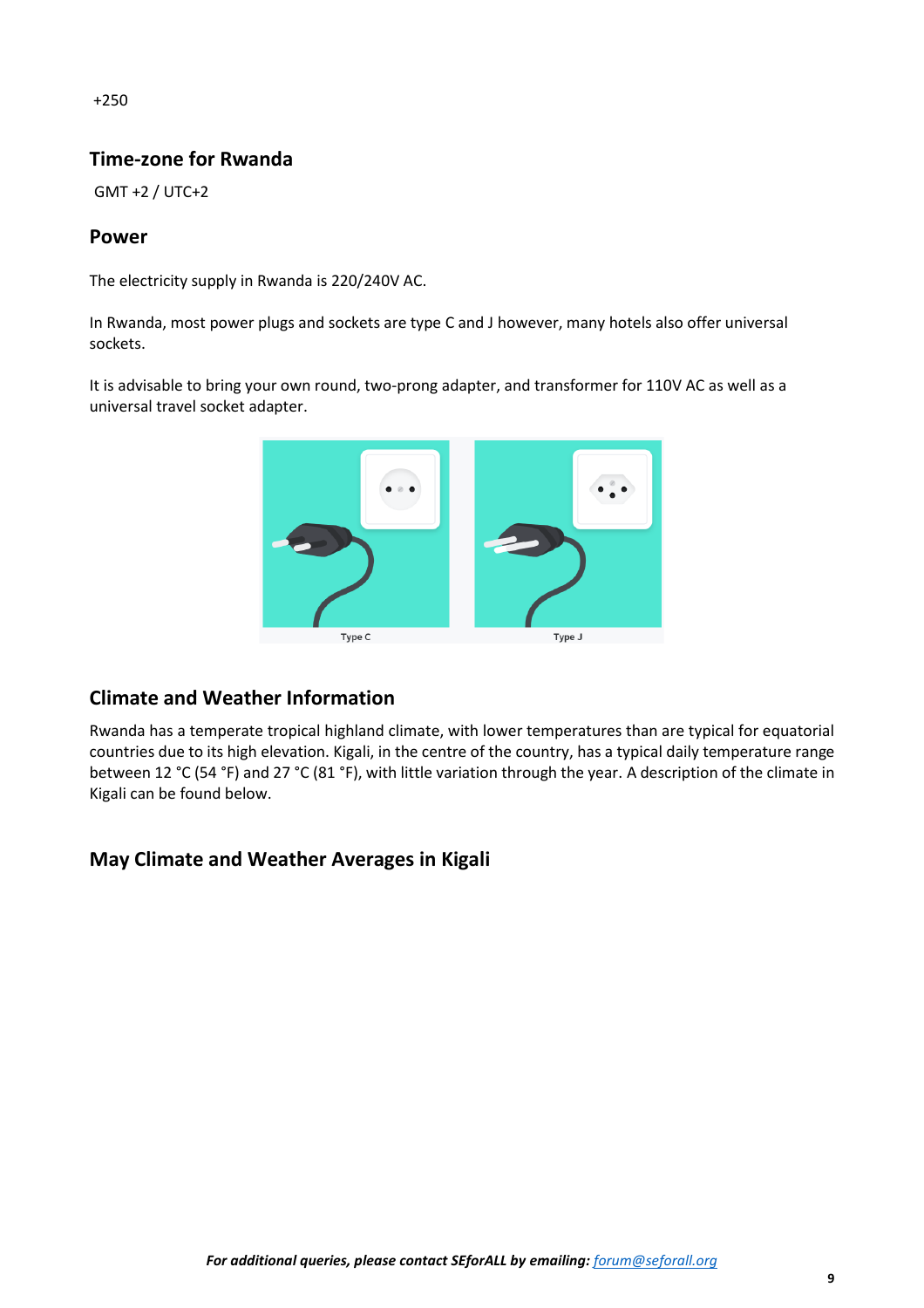High Temp: 25.9 °C Low Temp: 16.2 °C Precipitation: 88.1 mm Humidity: 81%



# **Emergency Contact Details**

#### **POLICE**

Rwanda National Police (RNP) operates 24 hours a day and can help in case of an emergency.

- Toll free call: 112
- Contact Police headquarters on phone number: +250 788311110 /4/5

The same numbers can be used if outside Kigali.

#### **AMBULANCE**

• Toll Free number 912

#### **FIRE**

Fire services are provided by Rwanda National Police, 24 hours a day and 7 days a week

- Mobile: +250 788311120
- Landline: +250252570195

### **For more information on Rwanda, please visit [www.visitrwanda.com](http://www.visitrwanda.com/)**